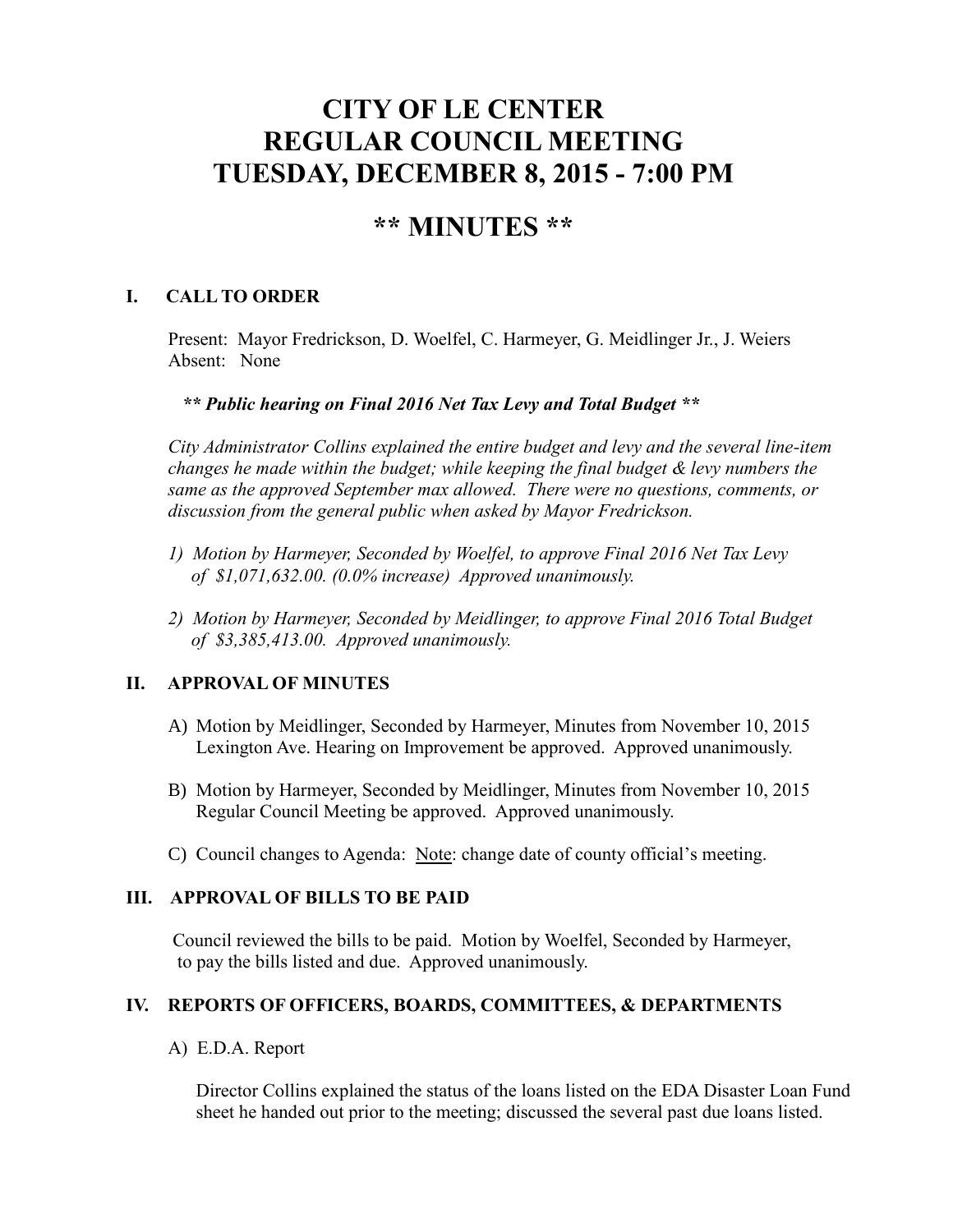B) P & Z Report

 Director Block reported: Maud Borup wind generator footings will go in this week; then the project will move fast.

C) Municipal Liquor Store

Manager Brad Collins gave the November report: Sales were \$70,327: down \$5,000 from October, but up \$3,600 from Nov.'14. Collins reported: YTD revenues are up \$28,000, expenses are down \$19,000, with 2015 total sales still est. to be \$860,000. Good steady month/ Thanksgiving Holly Daze Parade brought good crowd in/ foodoven is up & running/ Sundays doing well/ closing at 5:00 pm on Christmas Eve, closed on Christmas Day, open on New Year's Day. Council would like separate sales and expense line items for oven food sales starting in 2016.

D) Police Department

Police Chief Pfarr reported on the police activities for month of November: 141 calls  $\omega$  2,868 miles patrolled/ total calls up 5%, total miles up 19% for 2015. Pfarr reported: DARE Graduation Dec. 21 at 2 pm/ new squad car is ordered at Factor Motors/ reported he got the grant he applied for last month (approx. \$2,000).

- 1) Motion by Harmeyer, Seconded by Woelfel, to approve the purchase of a 2016 Ford Explorer police squad unit from Factor Motors for \$25,936. Approved unanimously.
- 2) Motion by Harmeyer, Seconded by Meidlinger, to adopt **Resolution No. 2015L** thereby approving the eCourtMN authorization for city attorney. Approved unan.
- 3) Motion by Harmeyer, Seconded by Meidlinger, to adopt **Resolution No. 2015M** thereby approving the grant agreement with Minnesota DPS. Approved unanimous.
- E) Water, Sewer, Streets, Parks

Public Works Supt. Curt Roemhildt reported:

- Refuse- (distributed pictures) lots of garbage being dumped at city shop not in blue bags on Saturdays & Sundays after hours; some have been caught and dealt with. Council instructed staff to purchase a camera to start filming after hours. Hauled 430 yds of leaves to dump site; compared to 420 yds last year.
- Water- approx. 50 water meters left to change over to radio-read in the city.
- Parks- staff trying to ready the skating rink for winter; just too warm yet.
- Streets- several new street signs are being replaced; hope to have all major STOP and YIELD signs replaced by spring. Snow removal reminder: residents move their vehicles off city streets after 1" snowfall; until street is plowed curb to curb.